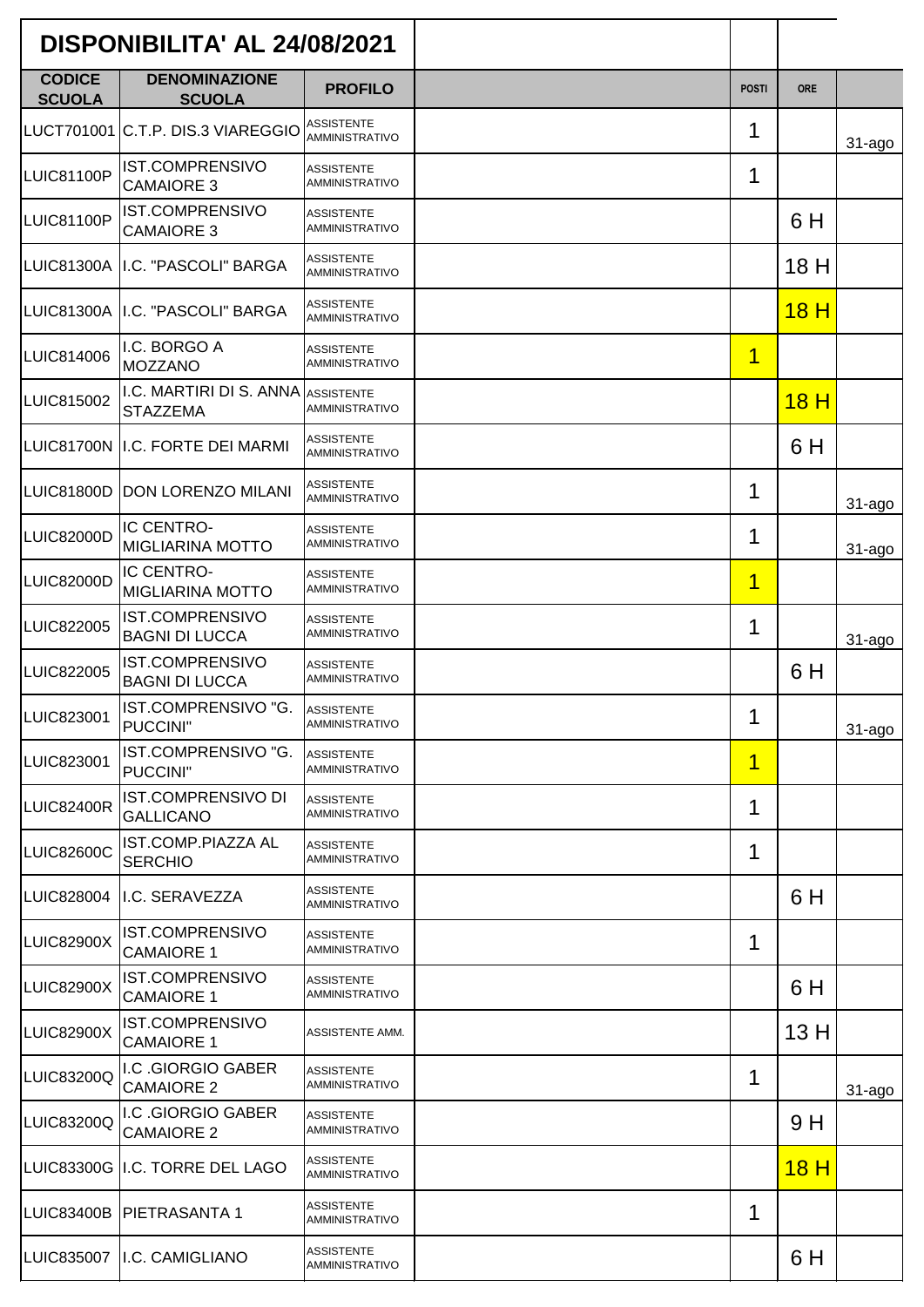| DISPONIBILITA' AL 24/08/2021   |                                        |                                            |                                   |                |                 |             |
|--------------------------------|----------------------------------------|--------------------------------------------|-----------------------------------|----------------|-----------------|-------------|
| <b>CODICE</b><br><b>SCUOLA</b> | <b>DENOMINAZIONE</b><br><b>SCUOLA</b>  | <b>PROFILO</b>                             |                                   | <b>POSTI</b>   | <b>ORE</b>      |             |
| LUIC836003                     | I.C. CARLO PIAGGIA<br><b>CAPANNORI</b> | <b>ASSISTENTE</b><br><b>AMMINISTRATIVO</b> |                                   | 1              |                 | $31 - a$ go |
| LUIC836003                     | I.C. CARLO PIAGGIA<br><b>CAPANNORI</b> | <b>ASSISTENTE</b><br><b>AMMINISTRATIVO</b> |                                   | 1              |                 | $31 - a$ go |
| LUIC836003                     | I.C. CARLO PIAGGIA<br><b>CAPANNORI</b> | <b>ASSISTENTE</b><br><b>AMMINISTRATIVO</b> |                                   | 1              |                 | $31 - a$ go |
| LUIC836003                     | I.C. CARLO PIAGGIA<br><b>CAPANNORI</b> | <b>ASSISTENTE</b><br><b>AMMINISTRATIVO</b> |                                   |                | 6 H             |             |
| LUIC836003                     | I.C. CARLO PIAGGIA<br><b>CAPANNORI</b> | <b>ASSISTENTE</b><br><b>AMMINISTRATIVO</b> |                                   |                | 6 H             |             |
| LUIC836003                     | I.C. CARLO PIAGGIA<br><b>CAPANNORI</b> | <b>ASSISTENTE</b><br><b>AMMINISTRATIVO</b> |                                   |                | 6 H             |             |
| <b>LUIC83700V</b>              | I.C. "DON A. MEI"<br>S.LEONARDO T.ZIO  | <b>ASSISTENTE</b><br><b>AMMINISTRATIVO</b> |                                   |                | 6 H             |             |
| LUIC83700V                     | I.C. "DON A. MEI"<br>S.LEONARDO T.ZIO  | <b>ASSISTENTE</b><br><b>AMMINISTRATIVO</b> |                                   |                | 6 H             |             |
| LUIC83700V                     | I.C. "DON A. MEI"<br>S.LEONARDO T.ZIO  | <b>ASSISTENTE</b><br><b>AMMINISTRATIVO</b> |                                   |                | 6 H             |             |
| <b>LUIC84000P</b>              | <b>ALTOPASCIO</b>                      | <b>ASSISTENTE</b><br>AMMINISTRATIVO        |                                   | 1              |                 | $31 - ago$  |
| <b>LUIC84000P</b>              | <b>ALTOPASCIO</b>                      | <b>ASSISTENTE</b><br><b>AMMINISTRATIVO</b> |                                   | 1              |                 | $31 - a$ go |
| <b>LUIC84000P</b>              | <b>ALTOPASCIO</b>                      | <b>ASSISTENTE</b><br><b>AMMINISTRATIVO</b> |                                   | 1              |                 |             |
| <b>LUIC84000P</b>              | <b>ALTOPASCIO</b>                      | <b>ASSISTENTE</b><br><b>AMMINISTRATIVO</b> |                                   |                | 6 H             |             |
| LUIC84100E IC PORCARI          |                                        | <b>ASSISTENTE</b><br><b>AMMINISTRATIVO</b> |                                   | 1              |                 |             |
|                                | LUIC84200A I.C. MONTECARLO             | <b>ASSISTENTE</b><br><b>AMMINISTRATIVO</b> |                                   |                | 18 H            |             |
|                                | LUIC84200A I.C. MONTECARLO             | <b>ASSISTENTE</b><br><b>AMMINISTRATIVO</b> |                                   |                | 6 H             |             |
|                                | LUIC843006 I.C. LUCCA 5                | <b>ASSISTENTE</b><br><b>AMMINISTRATIVO</b> |                                   | 1              |                 |             |
|                                | LUIC843006 I.C. LUCCA 5                | <b>ASSISTENTE</b><br><b>AMMINISTRATIVO</b> |                                   |                | 18 H            |             |
|                                | LUIC843006 I.C. LUCCA 5                | <b>ASSISTENTE</b><br><b>AMMINISTRATIVO</b> |                                   |                | 18 <sub>H</sub> |             |
| LUIC844002   LUCCA 7           |                                        | <b>ASSISTENTE</b><br><b>AMMINISTRATIVO</b> |                                   | 1              |                 | 31-ago      |
| LUIC844002 LUCCA 7             |                                        | <b>ASSISTENTE</b><br>AMMINISTRATIVO        |                                   | 1              |                 | $31 - a$ go |
| LUIC844002 LUCCA 7             |                                        | <b>ASSISTENTE</b><br><b>AMMINISTRATIVO</b> |                                   | 1              |                 | 31-ago      |
| LUIC844002 LUCCA 7             |                                        | <b>ASSISTENTE</b><br><b>AMMINISTRATIVO</b> |                                   | $\overline{1}$ |                 |             |
|                                | LUIC84600N I.C. LUCCA 3                | <b>ASSISTENTE</b><br><b>AMMINISTRATIVO</b> | Martedì 15 - 18 e giovedì 15 - 18 |                | 6 H             |             |
|                                | LUIC84700D I.C. LUCCA 6                | <b>ASSISTENTE</b><br><b>AMMINISTRATIVO</b> |                                   | 1              |                 | 31-ago      |
|                                | LUIC84700D I.C. LUCCA 6                | <b>ASSISTENTE</b><br>AMMINISTRATIVO        |                                   |                | 6 H             |             |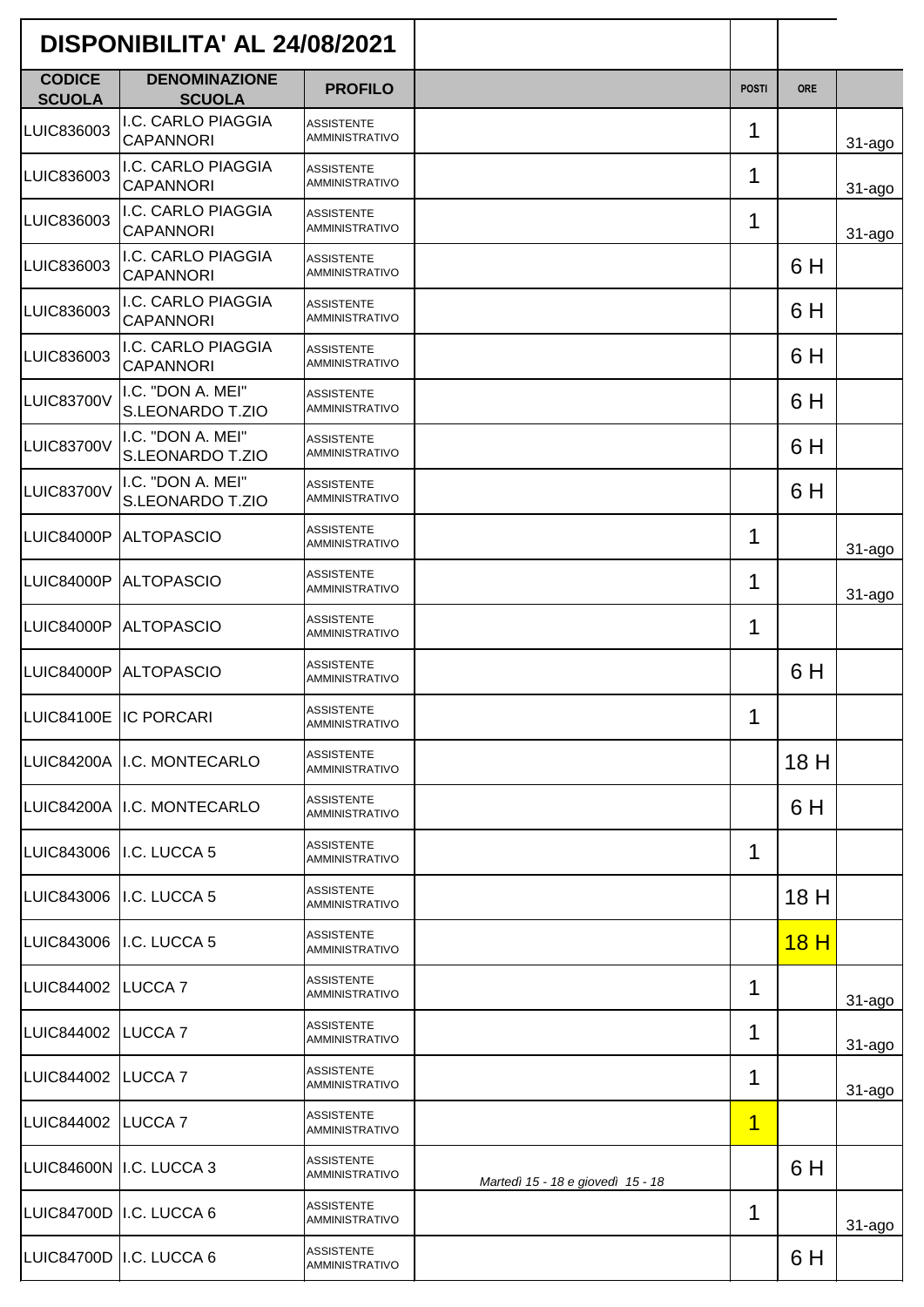|                                | DISPONIBILITA' AL 24/08/2021                         |                                            |              |             |                                 |
|--------------------------------|------------------------------------------------------|--------------------------------------------|--------------|-------------|---------------------------------|
| <b>CODICE</b><br><b>SCUOLA</b> | <b>DENOMINAZIONE</b><br><b>SCUOLA</b>                | <b>PROFILO</b>                             | <b>POSTI</b> | <b>ORE</b>  |                                 |
| LUIC849005                     | I.C. LUCCA 2                                         | <b>ASSISTENTE</b><br><b>AMMINISTRATIVO</b> |              | 8 H         |                                 |
| LUPS01000<br>$\mathsf C$       | L.S. "A. VALLISNERI"                                 | <b>ASSISTENTE</b><br><b>AMMINISTRATIVO</b> |              | <u>18 H</u> |                                 |
| LUIS001008                     | "N.MACHIAVELLI"                                      | <b>ASSISTENTE</b><br><b>AMMINISTRATIVO</b> | 1            |             | $31 - ago$                      |
| LUIS001008                     | "N.MACHIAVELLI"                                      | <b>ASSISTENTE</b><br><b>AMMINISTRATIVO</b> | 1            |             | $31 - a$ go                     |
| LUIS001008                     | "N.MACHIAVELLI"                                      | <b>ASSISTENTE</b><br><b>AMMINISTRATIVO</b> |              | 6 H         |                                 |
| LUIS001008                     | "N.MACHIAVELLI"                                      | <b>ASSISTENTE</b><br><b>AMMINISTRATIVO</b> |              | 6 H         |                                 |
| LUIS001008                     | "N.MACHIAVELLI"                                      | <b>ASSISTENTE</b><br><b>AMMINISTRATIVO</b> |              | 18H         |                                 |
| LUIS00400Q                     | <b>I.S.I GARFAGNANA</b>                              | <b>ASSISTENTE</b><br>AMMINISTRATIVO        | 1            |             |                                 |
|                                | LUIS00400Q II.S.I GARFAGNANA                         | <b>ASSISTENTE</b><br><b>AMMINISTRATIVO</b> |              | 6 H         |                                 |
|                                | LUIS00400Q II.S.I GARFAGNANA                         | <b>ASSISTENTE</b><br><b>AMMINISTRATIVO</b> |              | 18H         |                                 |
| <b>LUIS01200P</b>              | <b>I.S.I. PERTINI</b>                                | <b>ASSISTENTE</b><br><b>AMMINISTRATIVO</b> |              | 6 H         |                                 |
| <b>LUIS01400A</b>              | I.S.I. DON LAZZERI<br><b>STAGI</b>                   | <b>ASSISTENTE</b><br><b>AMMINISTRATIVO</b> |              | 6 H         |                                 |
| <b>LUIS01400A</b>              | I.S.I. DON LAZZERI<br><b>STAGI</b>                   | <b>ASSISTENTE</b><br><b>AMMINISTRATIVO</b> | 1            |             | <b>CIACCIO</b><br>LILIANA       |
|                                | LUIS016002   POLO FERMI GIORGI                       | <b>ASSISTENTE</b><br><b>AMMINISTRATIVO</b> | 1            |             |                                 |
| LUIS016002                     | <b>POLO FERMI GIORGI</b>                             | <b>ASSISTENTE</b><br><b>AMMINISTRATIVO</b> |              | 18 H        |                                 |
| LUIS016002                     | <b>POLO FERMI GIORGI</b>                             | <b>ASSISTENTE</b><br><b>AMMINISTRATIVO</b> |              | 18H         |                                 |
| LUIS016002                     | <b>POLO FERMI GIORGI</b>                             | <b>ASSISTENTE</b><br><b>AMMINISTRATIVO</b> |              | 6 H         |                                 |
| LUIS016002                     | <b>POLO FERMI GIORGI</b>                             | <b>ASSISTENTE</b><br><b>AMMINISTRATIVO</b> |              | 6 H         |                                 |
| <b>LUIS01700T</b>              | I.I.S. CARRARA<br>NOTTOLINI BUSDRAGHI AMMINISTRATIVO | <b>ASSISTENTE</b>                          |              | 18H         |                                 |
|                                | LUIS01800N II.S. GALILEI ARTIGLIO                    | <b>ASSISTENTE</b><br><b>AMMINISTRATIVO</b> | 1            |             |                                 |
|                                | LUIS01800N II.S. GALILEI ARTIGLIO                    | <b>ASSISTENTE</b><br><b>AMMINISTRATIVO</b> | 1            |             | <b>VALESI</b><br><b>ALESSIO</b> |
| LUIS01800N                     | I.S. GALILEI ARTIGLIO                                | <b>ASSISTENTE</b><br><b>AMMINISTRATIVO</b> |              | 7 H         |                                 |
|                                | LUIS01800N II.S. GALILEI ARTIGLIO                    | <b>ASSISTENTE</b><br><b>AMMINISTRATIVO</b> |              | 6 H         |                                 |
| LUIS01900D                     | <b>I.S.I CHINI</b><br><b>MICHELANGELO</b>            | <b>ASSISTENTE</b><br><b>AMMINISTRATIVO</b> |              | 11 H        |                                 |
| <b>LUIS02100D</b>              | II.S.I - G. MARCONI                                  | <b>ASSISTENTE</b><br><b>AMMINISTRATIVO</b> | 1            |             |                                 |
|                                | LUIS02100D   I.S.I - G. MARCONI                      | <b>ASSISTENTE</b><br><b>AMMINISTRATIVO</b> | 1            |             | DAL PINO                        |